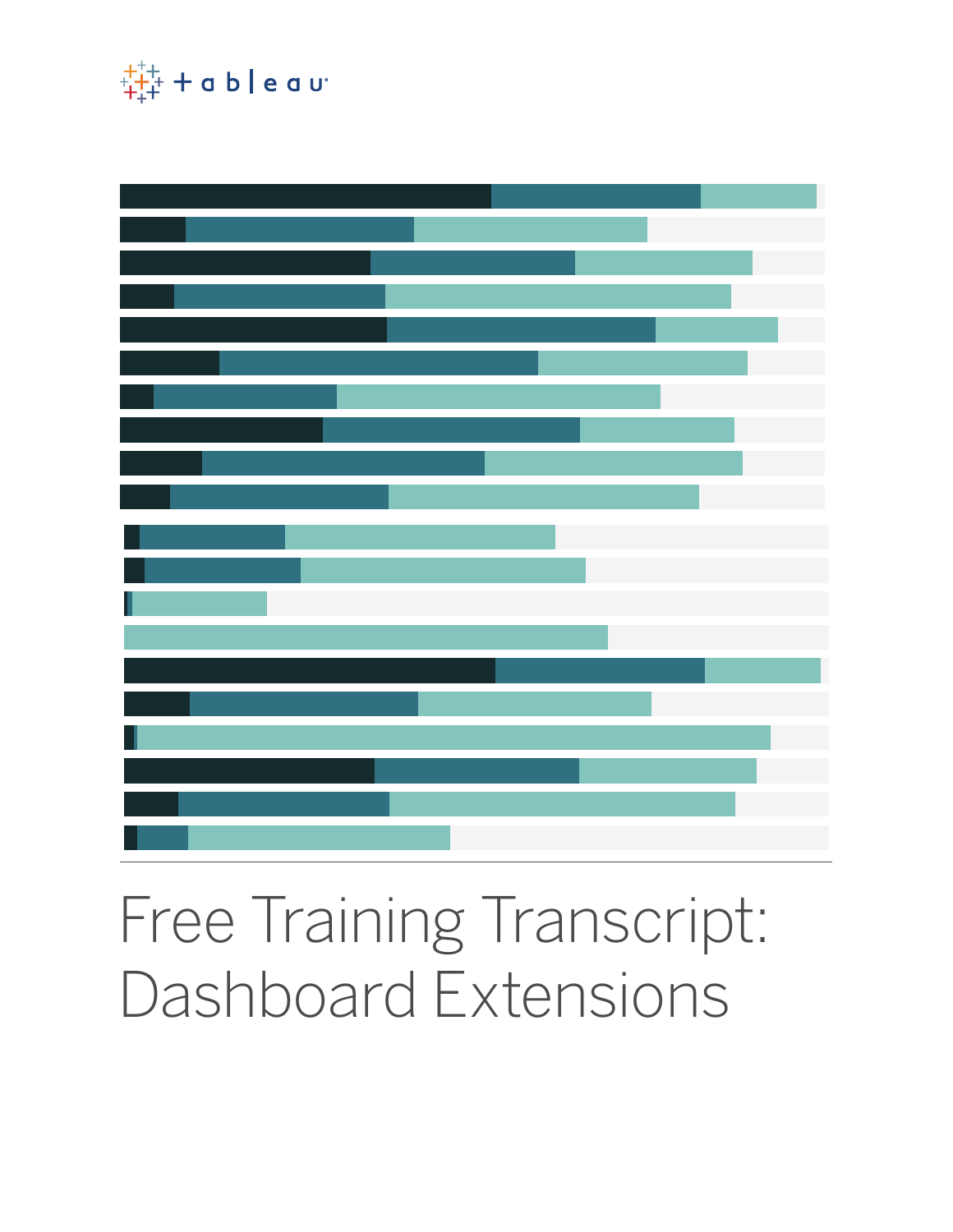Welcome to this video on Dashboard Extensions. You can download the Exercise workbook to follow along in your own copy of Tableau.

Dashboard Extensions add custom capabilities directly into Tableau workbooks. Extensions are built by Tableau and partners using the Extensions API. Finished extensions that can be used in workbooks can be found in the Extensions Gallery.

Once we've identified the extension we want to use, we need to download the extension file (.trex) and save it locally. The recommended location it the Extensions folder in the My Tableau Repository. I've downloaded the Data Driven Parameters extension.

#### Using Dashboard Extensions

Let's add the Data Driven Parameters extension.

In this workbook, we have a dashboard that shows employee's favorite restaurants. We have a parameter that lets us select employees and visually indicate their chosen restaurant. As we hire new people and add their information to the data set, we want the parameter to update so they can be represented on the dashboard. Note that there is currently no employee number 8.

Here we have our Dashboard built out with the map already on it. Note that Extensions can only understand content on the dashboard—so we need to make sure we have the relevant sheets in use on the dashboard before we try to add and configure the extension.

To use the extension, first we'll bring out the Extension object to the dashboard. I'll make it float. We're prompted to choose an extension—we can visit the gallery, or navigate to a local, saved .trex file. Some extensions may require permissions—click Allow.

What we're prompted for with any given extension varies based on the extension itself. In this case, we're asked to configure the Data Driven parameter.

First, we can choose the appropriate parameter. Next, select the relevant worksheet, then the field in question. If we needed to change, we could simply use the dropdown, but here the defaults are correct. We can even change the background or text color if we choose, or start over.

I'll resize the new parameter, and get rid of the old one.

In the underlying data, we'll add a new employee. Save the data, and back in Tableau, we'll refresh the data. Now when we try 008 in the parameter, our map updates with that brand